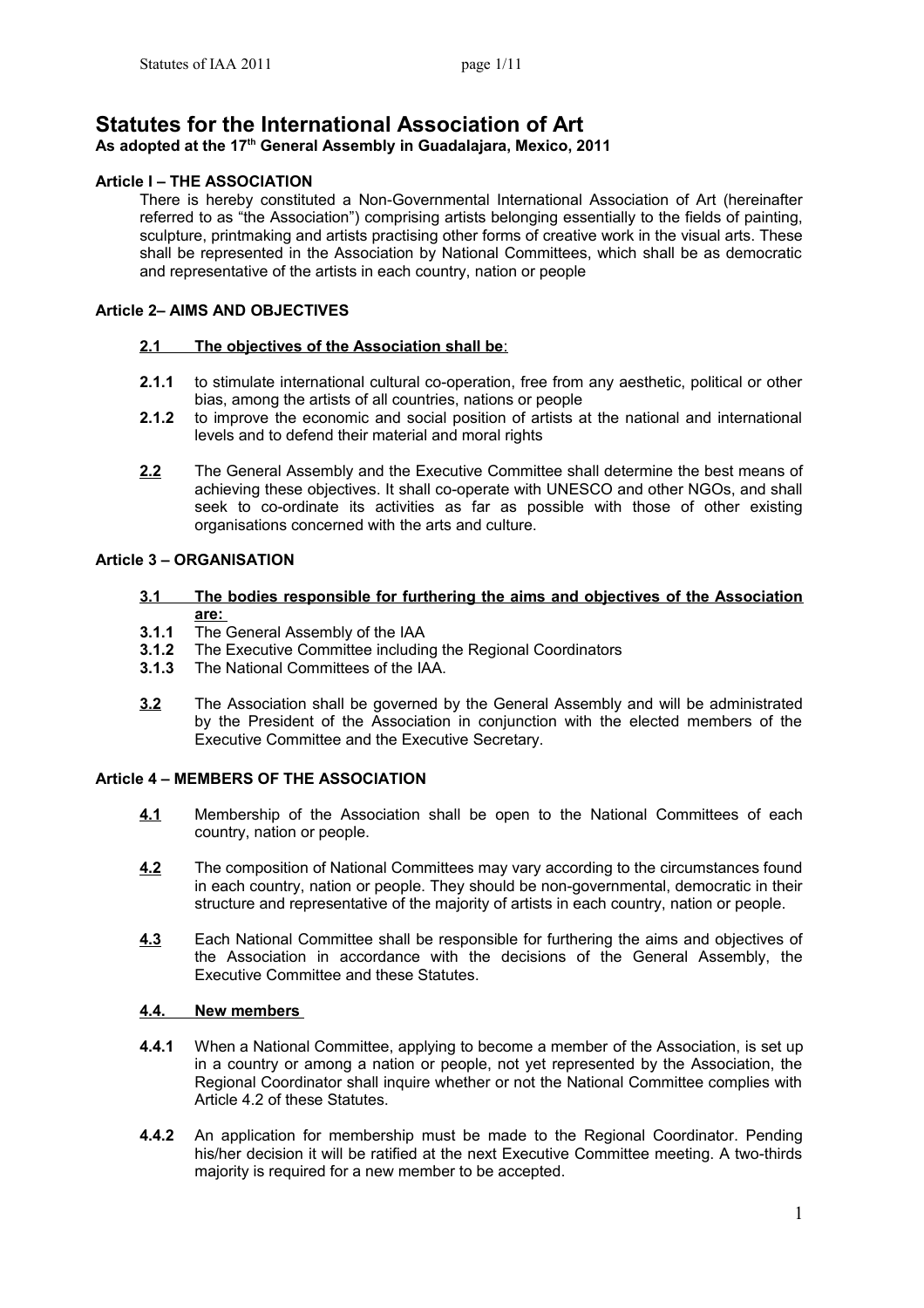**4.4.3** Should the Executive Committee find itself unable to reach a decision relating to an application for membership,it may seek the guidance of the General Assembly at its next meeting. The General Assembly shall then vote by secret ballot. A two-thirds majority of those present and entitled to vote is required for the admission of a new member.

### **4.5 Disputes over membership**

Should a dispute arise over the membership of a National Committee the matter should first be brought to the attention of the Executive Committee If the Executive Committee can find no solution to the dispute, they may put the matter to the next meeting of the General Assembly. The General Assembly shall then vote by secret ballot. A two thirds majority of those present and entitled to vote is required.

### **4.6 Cessation of membership**

- **4.6.1** All National Committees may withdraw from the Association by giving notice to the Executive Secretary of the Association. Such withdrawals shall take effect when accepted by the Executive Committee.
- **4.6.2** A National Committee shall cease to be a member of the Association if the General Assembly decides by a two-thirds majority of those present and entitled to vote, that it cannot be considered representative of the country, nation or people in question.
- **4.6.3** A National Committee shall cease to be a member of the Association if it does not have contact with the Executive Secretary or the Executive Committee for a period of four years.
- **4.6.4.** A National Committee shall cease to be a member if the General Assembly considers that it does not conform with Article 4.3

### **4.7 Delegates to meetings**

- **4.7.1** Each National Committee shall appoint an artist delegate to the General Assembly and shall by a written statement empower him or her to vote.
- **4.7.2** A National Committee unable to have its own delegates at a General Assembly may designate by written statement, a delegate from another country to vote on its behalf, but no delegation may use more than two votes.

# **Article 5 – THE GENERAL ASSEMBLY**

- **5.1** The General Assembly holds all the powers necessary for achieving the objectives of the Association.
- **5.2** The General Assembly shall consist of the representatives of the National Committees. Each National Committee shall be entitled to one vote.
- **5.3** The General Assembly shall meet in ordinary session, at least once every four years, upon convocation of the President of the Association.
- **5.4** The General Assembly shall meet in extraordinary session at the request of one-third of the National Committees or on a request by a quorum of the members of the Executive Committee.
- **5.5** Calling a meeting of the General Assembly or an extraordinary session is the duty of the President or the Vice-President acting in his/her stead.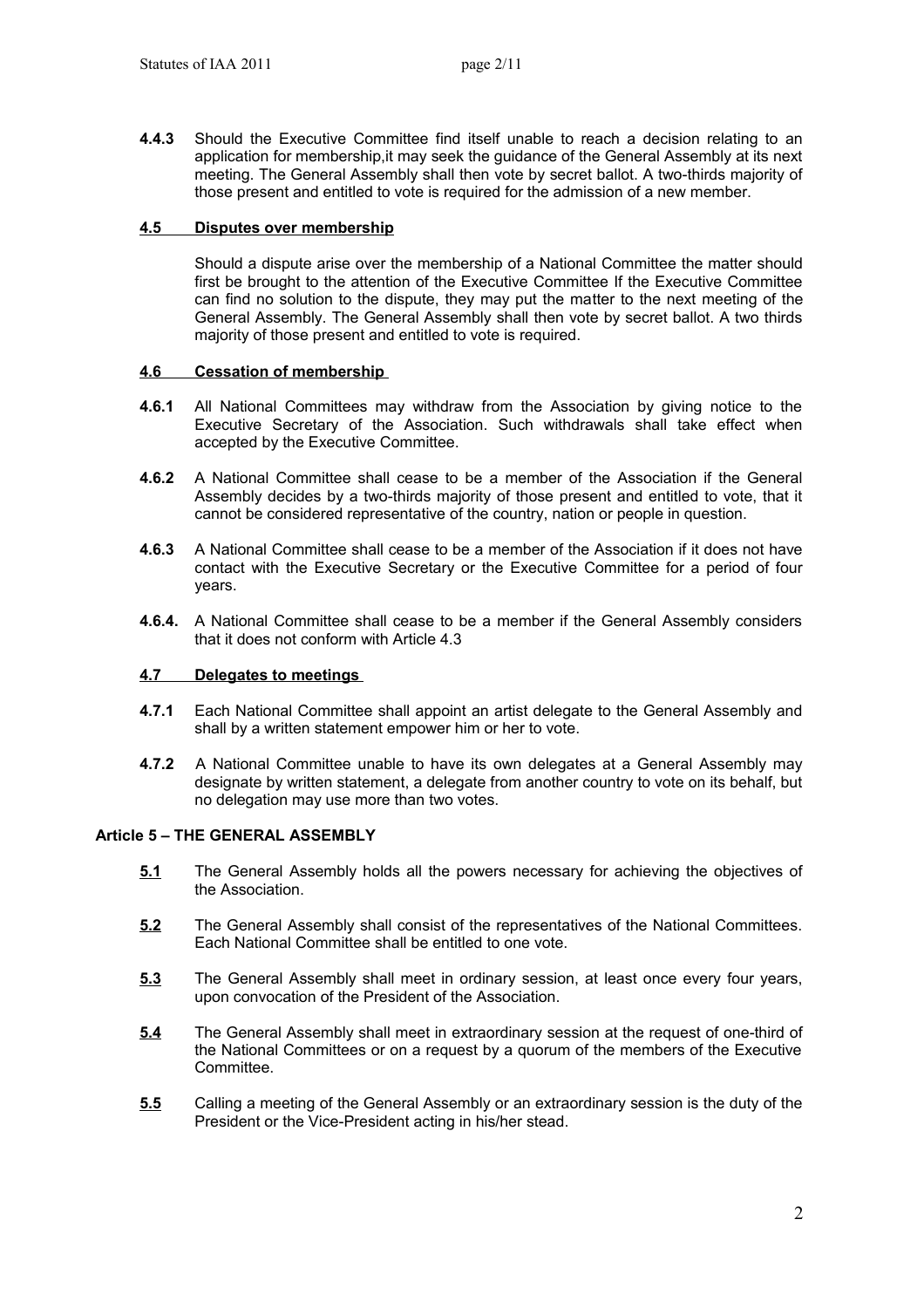**5.6** All meetings of the General Assembly shall be governed by the Rules for meetings, which shall be distributed to all National Associations four months before meetings commence.

### **5.7 The General Assembly shall**:

- **5.7.1** Confirm the validity of the calling of the General Assembly;
- **5.7.2** At its first meeting the General Assembly shall approve the *Rules for meetings* as the basis upon which the Assembly will proceed;
- **5.7.3** Adopt reports on the activities of the Association since the last General Assembly from the President and the Executive Secretary;
- **5.7.4** Adopt the report of the Treasurer of the Association;
- **5.7.5** Decide the number of members in the Executive in accordance with the *Rules for meetings* p 2.2.1. Listen to and discuss the presentations of the candidates for election to the Executive Committee;
- **5.7.6** Elect the members of the Executive Committee in accordance with the *Rules for meetings* and *Rules for Election;*
- **5.7.7** Elect the President of the Association from the nominations put forward from the first meeting of the new Executive Committee;
- **5.7.8** Adopt resolutions and make recommendations;
- **5.7.9** Elect Honorary Presidents and Honorary Counselors.

### **Article 6 – THE PRESIDENT, EXECUTIVE COMMITTEE AND BUREAU**

### **6.1 The President**

- **6.1.1** The President shall be elected by the General Assembly as described in Article 5.7.6 and 5.7.7.
- **6.1.2** The President of the Association may not be from the same electoral group as his/her predecessor.
- **6.1.3** The President shall be elected for four years (the period of time between one General Assembly and the next) and may not be re-elected.
- **6.1.4** The duties of the President include summoning meetings of the Executive Committee and the General Assembly to which he/she is responsible.
- **6.1.5** The President represents the Association and has the full legal responsibility.
- **6.1.6** In the event of the death or resignation of the President, or in his/her absence, the First Vice-President will assume the functions of the President.

### **6.2 The Executive Committee**

- **6.2.1** The Executive Committee shall be elected by the General Assembly in accordance with the *Rules for Elections***.**
- **6.2.2** As soon as possible after its election, the Executive Committee, summoned by the retiring President or the senior member of those present from the former Executive Committee, shall meet to nominate for the position of President of the Association.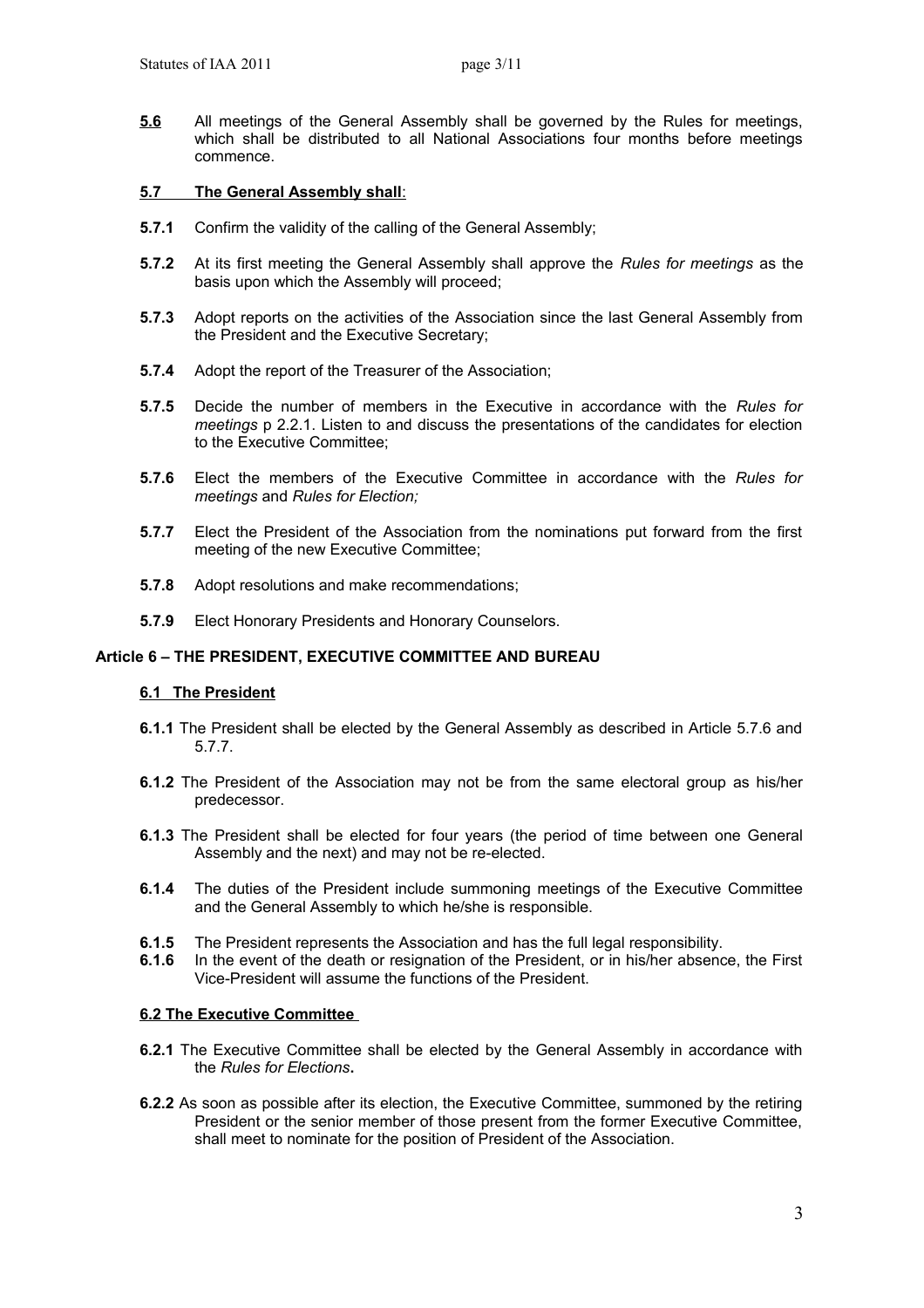- **6.2.3** The Executive Committee shall consist of the President of the Association and up to eleven members. (See *rules for election* 1.2.1.and 1.5.8)
- **6.2.4.** After the election of the President, the Executive Committee shall be reconvened by the new President.
- **6.2.4.1** It shall elect among its members the Treasurer for its term of office;
- **6.2.4.2** It shall name as Vice-President as first choice the runner-up in the presidential election or as second choice the Executive Committee member with the highest number of votes in the general elections;
- **6.2.4.3** It shall appoint as Coordinator of each region, the elected Executive Committee member from each region who has received the highest number of votes.
- **6.2.5** The Executive Committee shall supervise the implementation of the decisions of the General Assembly for the achievement of the objectives of the Association.
- **6.2.6** The Executive Committee is responsible for establishing a Secretariat.

#### **6 .3 Vacancies in the Executive Committee**

**6.3.1** In case of vacancy of the President and/or the Vice-President the Executive Committee has to assure the functioning of the Association, i.e. it shall charge one of the members of the Executive Committee to take the legal responsibility of the President and/or the Vice-President.

In case of vacancy of the Treasurer the procedure is the same.

- **6.3.2** If a member of the Executive Committee loses the support of his/her National Committee, or if his/her National Committee ceases to be a member of the Association, he/she has to resign and the vacancy will be filled with the candidate from the same category with the highest number of votes at the last election
- **6.3.3** When there is a vacancy in the Executive Committee and there is no other candidate, from the last election, from the same category, the place is left vacant till the next General Assembly.

#### **6.4 Meetings of the Executive Committee**

- **6.4.1** The Executive Committee shall meet once a year if possible and at least twice between two ordinary General Assemblies.
- **6.4.2** It shall meet in extraordinary session if a quorum of its members so request.
- **6.4.3** All meetings of the Executive Committee shall be summoned by the President or the First Vice-President acting in his/her stead or by a quorum of the members of the Executive Committee.
- **6.4.4** The meetings of the Executive Committee shall be governed by the *Rules for meetings.*

### **6.5 The Working Committee**

- **6.5.1**. The Executive Committee can appoint a working committee consisting of the President of the Association, the Vice-President, the Treasurer and the Executive Secretary.
- **6.5.2**. This Working Committee shall meet to deal with the business of the Association in the intervals between Executive Committee meetings.

### **Article 7 – ADMINISTRATION OF THE ASSOCIATION**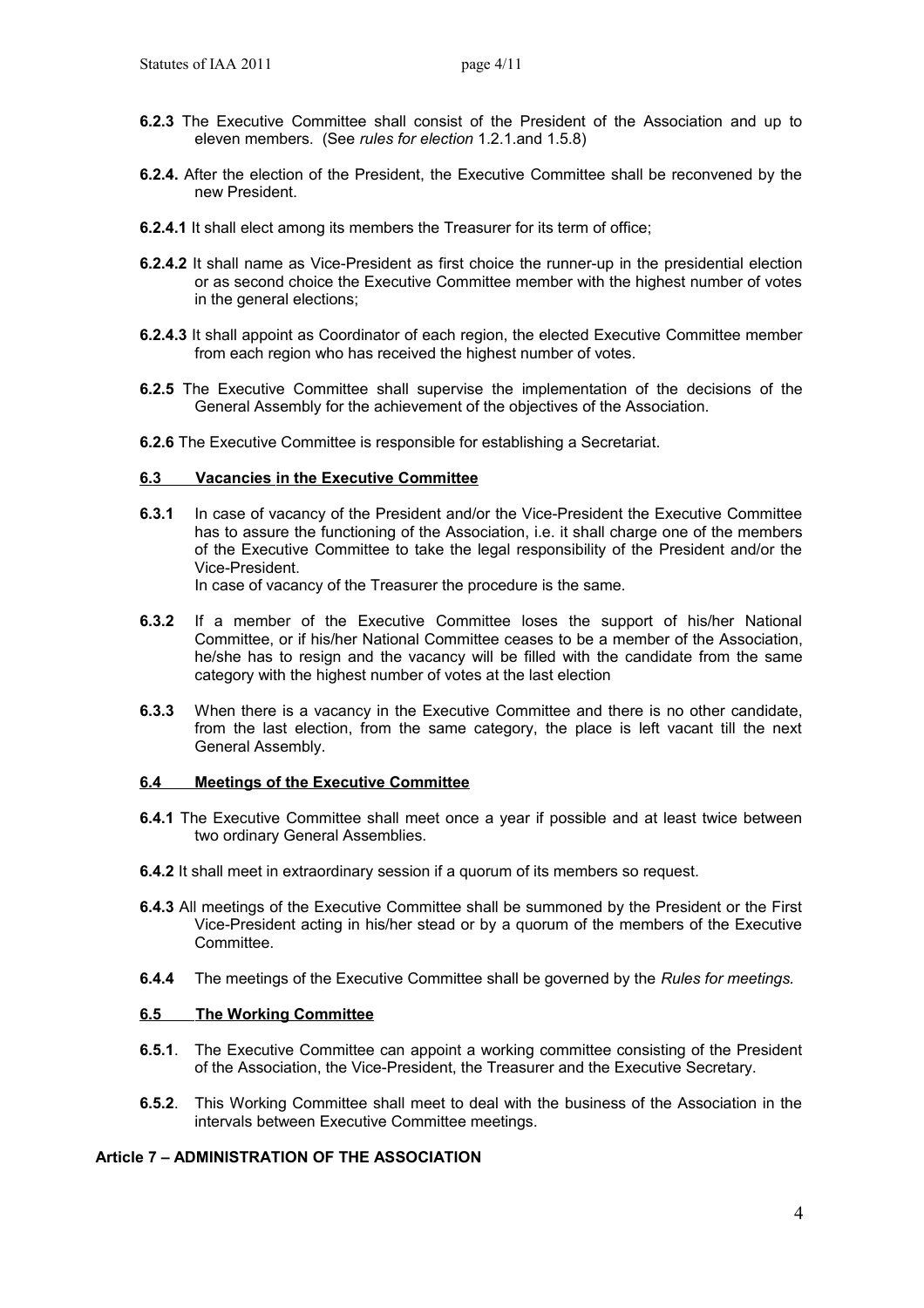# **7.1 The Executive Secretary**

- **7.1.1** The Executive Secretary shall be responsible to the Executive Committee for the efficient administration of the Association.
- **7.1.2** The Executive Committee alone shall have the power to appoint an Executive Secretary and if necessary to dismiss him/her.
- **7.1.3** The Executive Committee shall define the duties of the Executive Secretary and the conditions of employment.
- **7.1.4** He/She should be fluent in the two working languages of the Association (French and English).
- **7.1.5** The Executive Secretary shall be an ex-officio member of the Executive Committee and the Working Committee without the right to vote, and shall be a secretary to both.

### **7.2 Finance**

- **7.2.1** The funds of the Association may be derived from subscriptions of members of the Association and from gifts, bequests or subventions from any individual or corporate body, provided that they are not subject to conditions incompatible with the objectives of the Association.
- **7.2.2** Every National Committee shall pay an annual subscription of an amount, which shall be determined by the Executive Committee, who will take into account the circumstances of each National Committee.
- **7.2.3** The Executive Committee shall decide the date on which subscriptions shall be due.
- **7.2.4** If, at the end of a two year period, a National Committee has not paid its subscription in full, the Executive Committee may recommend to the General Assembly to deprive that National Committee of the right to vote or withdraw its membership.
- **7.2.5** The Executive Committee shall appoint a chartered accountant to audit the Association's accounts.

### **7.3 The Treasurer**

- **7.3.1** The Treasurer shall be responsible for the financial administration of the Association.
- **7.3.2** The Treasurer shall initiate to raise funds for the Association in accordance with Article 7.2.1 and 7.2.2. above.
- **7.3.3** At its last meeting before the General Assembly, the Treasurer shall present to the Executive Committee a financial report, approved by a chartered accountant, for the expired term as well as a draft budget for the following year. He/She shall also present these to the General Assembly.
- **7.3.4** The Treasurer shall prepare a brief financial report annually and distribute it to all National Committees.

### **7.4 Headquarters of the Association**

- **7.4.1. T**he headquarters of the Association shall be determined by the General Assembly.
- **7.4.2 I**n an emergency, the headquarters may be changed by a decision of the Executive **Committee.**

### **Article 8 – AMENDMENTS TO THE STATUTES**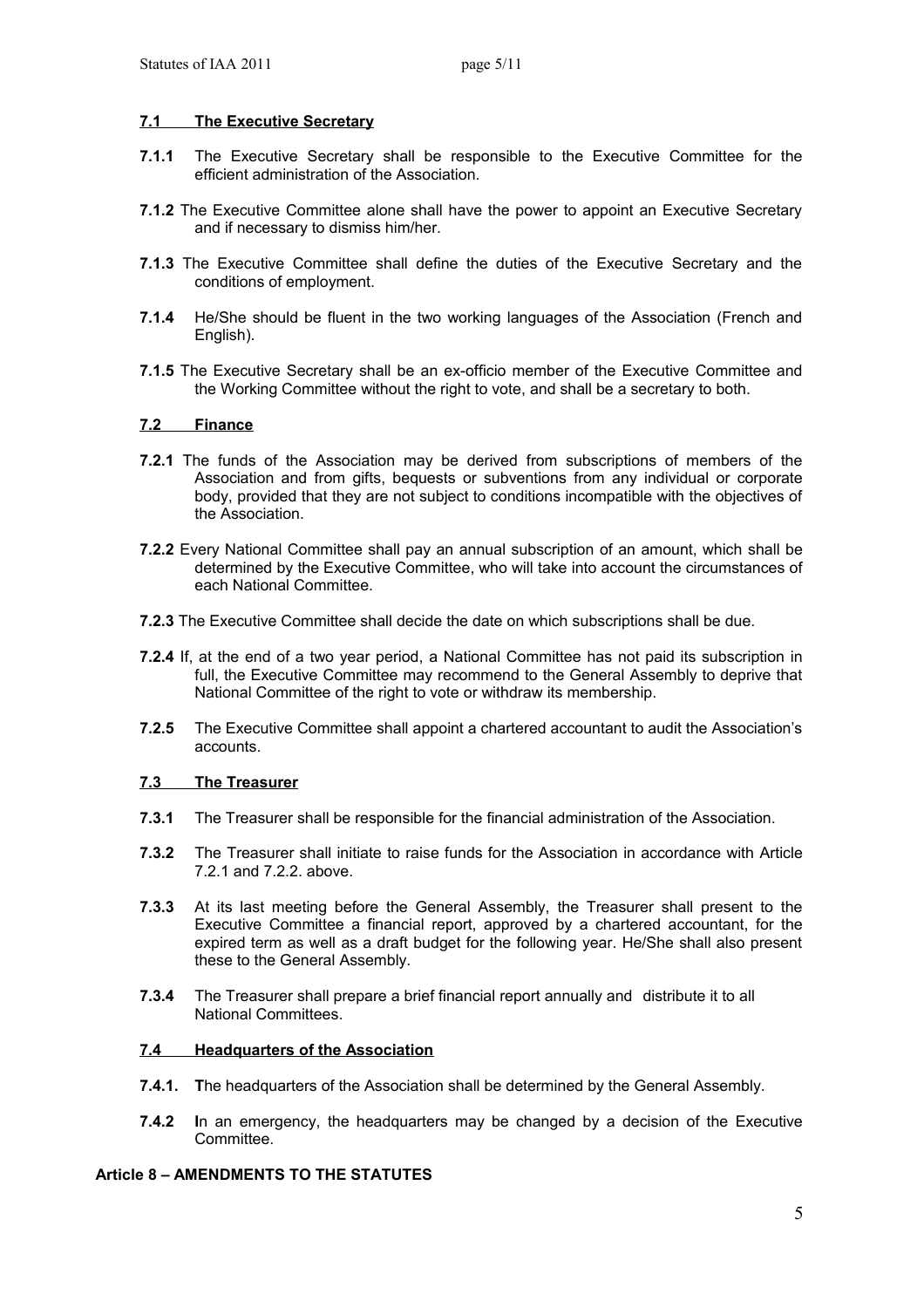- **8.1** The General Assembly alone has the power to amend the Statutes.
- **8.2** Proposed amendments to the Statutes, together with the reason(s) for the proposed change(s), must be sent to the Executive Secretary at least eight months before a General Assembly meeting and must be communicated to all members of the Association at least three months before being submitted to the meeting.
- **8.3** They may be adopted only by a two-thirds majority of those present and entitled to vote.

### **Article 9– THE CULTURAL REGIONS**

- **9.1** The Association recognises five cultural regions: Europe and North America, Latin America and the Caribbean, Asia and the Pacific, Africa, and the Arab States
- **9.2** Each region shall establish a Regional Committee headed by a President of the region. The number of members of the Regional Committees shall be determined by a Regional General Assembly, consisting of the National Committees which are members of the region.
- **9.3** Each Regional Committee shall draft statutes appropriate to the region.
- **9.4** Each Regional Committee should submit the statutes to a Regional General Assembly for adoption. A two-thirds majority is necessary.
- **9.5** The Regional Statutes shall be in accordance with the IAA-Statutes. The regional meetings shall be in accordance with the *Rules of Meetings* in these Statutes.
- **9.6** The Regional General Assemblies shall be held in accordance with these IAA Statutes.

### **Article 10 – DISSOLUTION OF THE ASSOCIATION**

- **10.1** The Association may be dissolved only if a proposal to do so has been expressly included in the agenda six months before the date fixed for the General Assembly. The decision to support the proposal must be supported by a two-thirds majority of those present and entitled to vote.
- **10.2** The General Assembly shall lay down the procedure of liquidation and shall take all the decisions concerning the disposal of the assets of the Association.

### **Article 11 INTERPRETATIONS OF THE STATUTES**

In case of difficulty to understand the texts of the Statutes and Annexes A and B, one could refer to the documents of the previous General Assemblies of the IAA. The French version should be seen as normative.

#### **ANNEX A**

### **RULES FOR ELECTIONS**

### **1 ELECTION OF THE EXECUTIVE COMMITTEE**

#### **1.1. Preamble: The role and responsibilities of the Executive Committee**

The basic role of the Executive Committee is to determine the manner in which the programme – the main outlines of which have been established by the General Assembly – may be carried out, and to supervise the execution of the recommendations and resolutions passed by the General Assembly.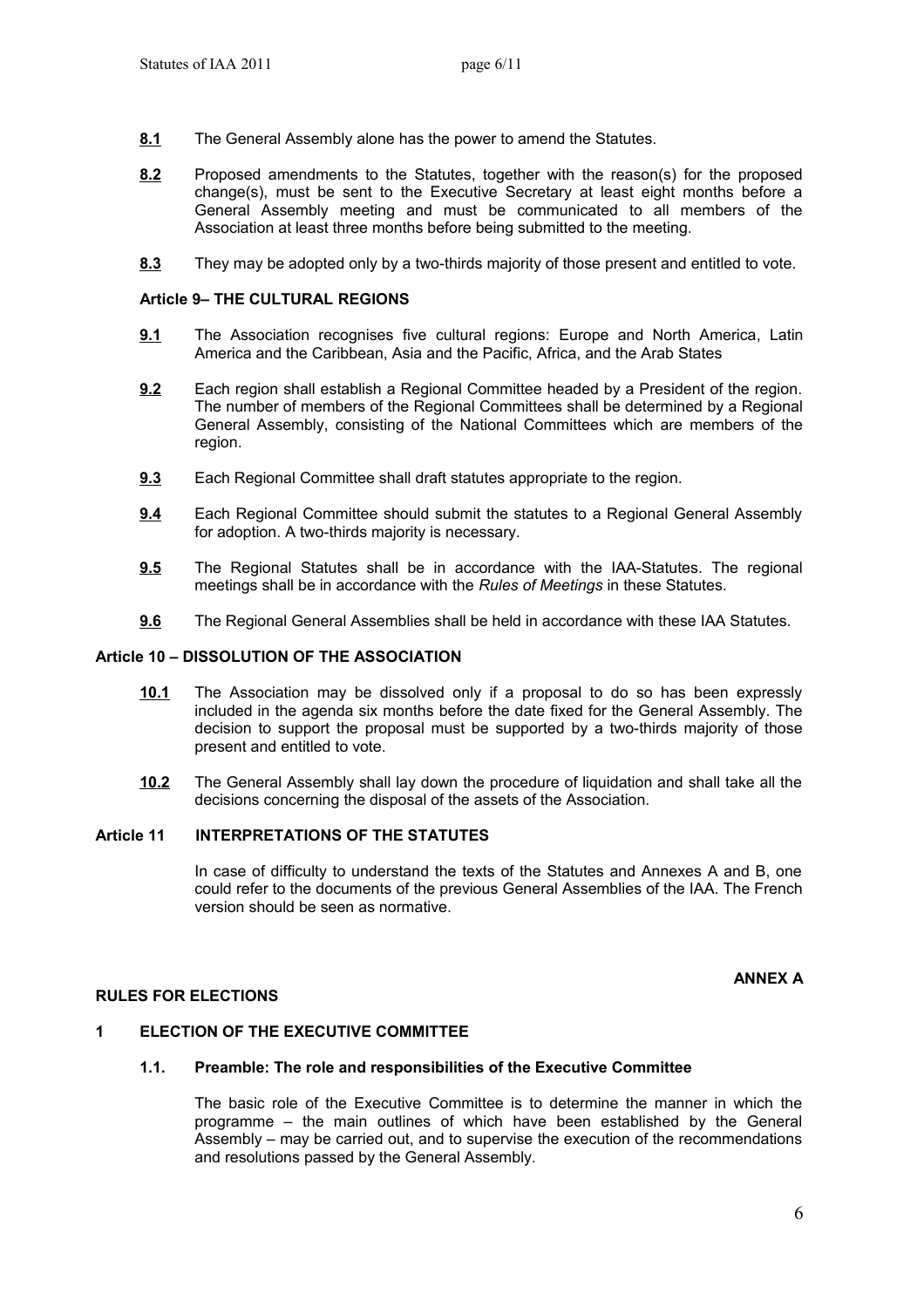The Executive Committee examines financial reports and draft budgets submitted by the Treasurer. It is responsible for employing an Executive Secretary and for overseeing the administration of the Association by the Secretariat.

Regional Coordinators for cultural regions are responsible for encouraging the work of National Committees in their cultural regions and for furthering the objectives of the Association at the regional level. Regional Coordinators may request the assistance of other Executive Committee members from their regions.

To ensure the smooth running of the Association, it is essential that members of the Executive Committee should stay in regular contact with the Secretariat and respond promptly to correspondences from the Executive Secretary, the President and the Working Committee.

As the elected body which represents the members of the Association, the Executive Committee should reflect the diversity of the membership. For this reason, rules are laid down for the composition of the Executive Committee. Its aim is to ensure that cultural regions, different age groups and both sexes are represented.

### **1.2 Eligibility**

- **1.2.1**. The Executive Committee consists of the President of the Association, and up to 3 additional National Committees, (that is to say at least 8 members and up to 11) belonging to different countries, nations or people.
- **1.2.2**. The members of the Executive Committee are elected by the General Assembly.
- **1.2.3** Only persons with the status as visual artists can be candidates to the Executive Committee.
- **1.2.4** Candidates for elections must be present at the General Assembly.
- **1.2.5** The term of office for members of the Executive Committee is the period of time between their election and the next ordinary meeting of the General Assembly (usually four years).
- **1.2.6** A member may stand for election for another term at the next General Assembly.
- **1.2.7** If a person has served two terms, there must be a break of at least one term before that person may stand for election again.
- **1.2.8** No country, nation or people may have more than one member on the Executive Committee.

### **1.3 Nominations**

- **1.3.1** The nominations of candidates for the election may be made by National Committees prior to the start of the General Assembly or by heads of delegations at the General Assembly.
- **1.3.2** A full list of the candidates, indicating cultural regions and other relevant information, must be provided for the head of each delegation before the election.

### **1.4 Tellers**

1.4.1 Three tellers, from countries not putting forward candidates for the election, should be appointed by the chairperson of the session during which the election takes place.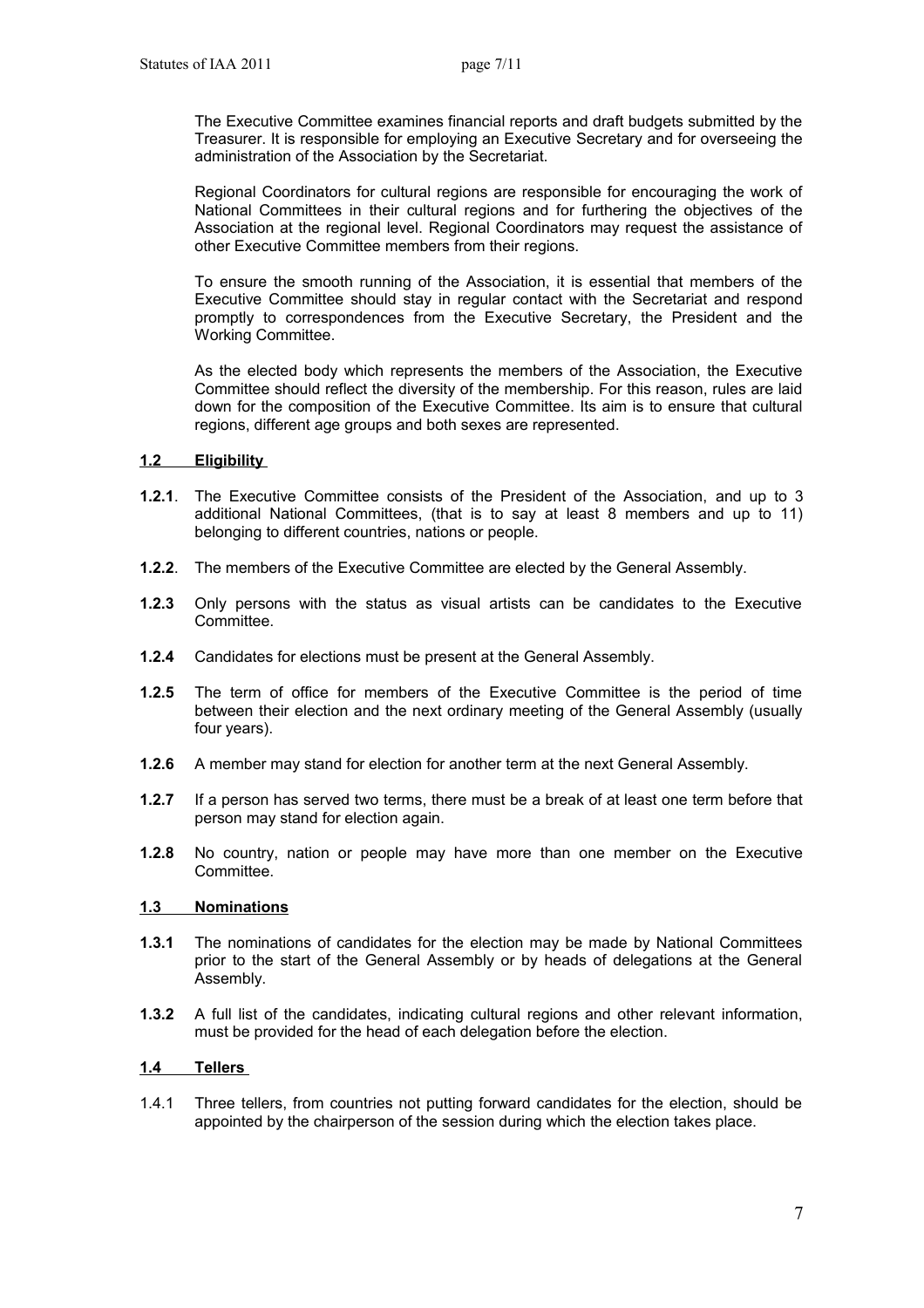1.4.2 The tellers are responsible for counting the votes and distributing places on the Executive Committee as outlined below. Members of the Secretariat or the host National Committee may assist the tellers if they request help.

### **1.5 Electoral procedures**

- **1.5.1** Elections shall be by secret ballot.
- **1.5.2** Ballot papers shall be distributed to the head of each delegation present and entitled to vote.
- **1.5.3** Each delegation shall vote for up to eleven candidates of their choice, taking into account that there should be at least one candidate from each cultural region, a representation of both sexes and at least one candidate under the age of 35 if so exist.
- **1.5.4** The tellers will draw up a list in decreasing order, of the votes obtained by each candidate.
- **1.5.5** From this list they will extract the candidates with the highest vote from each cultural region (At present the IAA recognizes five cultural regions).
- **1.5.6**. If this group of five names does not contain members of both sexes, the tellers will add to it the candidate, of the sex not represented, with the highest number of votes.
- **1.5.7** If the new group does not include at least one person under the age of 35, the tellers will add to it the candidate under 35 years who obtained the highest number of votes.
- **1.5.8** To complete the numbers of the Executive Committee, the tellers will then fill the remaining places with the candidates who obtained the highest votes, ignoring any consideration of region, age or sex. (see Statutes 6.2.3 and *rules for election* 1.2.1.)
- **1.5.9** In the event of the death or of resignation of a member of the Executive Committee during his or hers term of office which leaves a category unrepresented, the candidate with the next highest vote from the same category will be co-opted onto the Committee.

# *2. ELECTION OF THE PRESIDENT*

The President will be elected in accordance with the Statutes. ( 5.7.6 and 5.7.7)

# **ANNEX B**

### **RULES FOR MEETINGS**

### **1. Working languages**

- **1.1** The working languages of the International General Assembly shall be English and French. (these *rules for meetings* are also valid for regional meetings and regionally a different language choice may be preferred)
- **1.2** National Committees proposing resolutions must provide copies of the text in one of the languages. Translation into the other language is the responsibility of the General Assembly organizers.
- . **1.3** The host country has to provide simultaneous translation into English and French. The host country may wish to provide simultaneous translation into and from its own language.

### **2 Hospitality**

**2.1** An offer of hospitality for a General Assembly or other meeting may only be considered by the Executive Committee if it has been made in writing, signed by the President and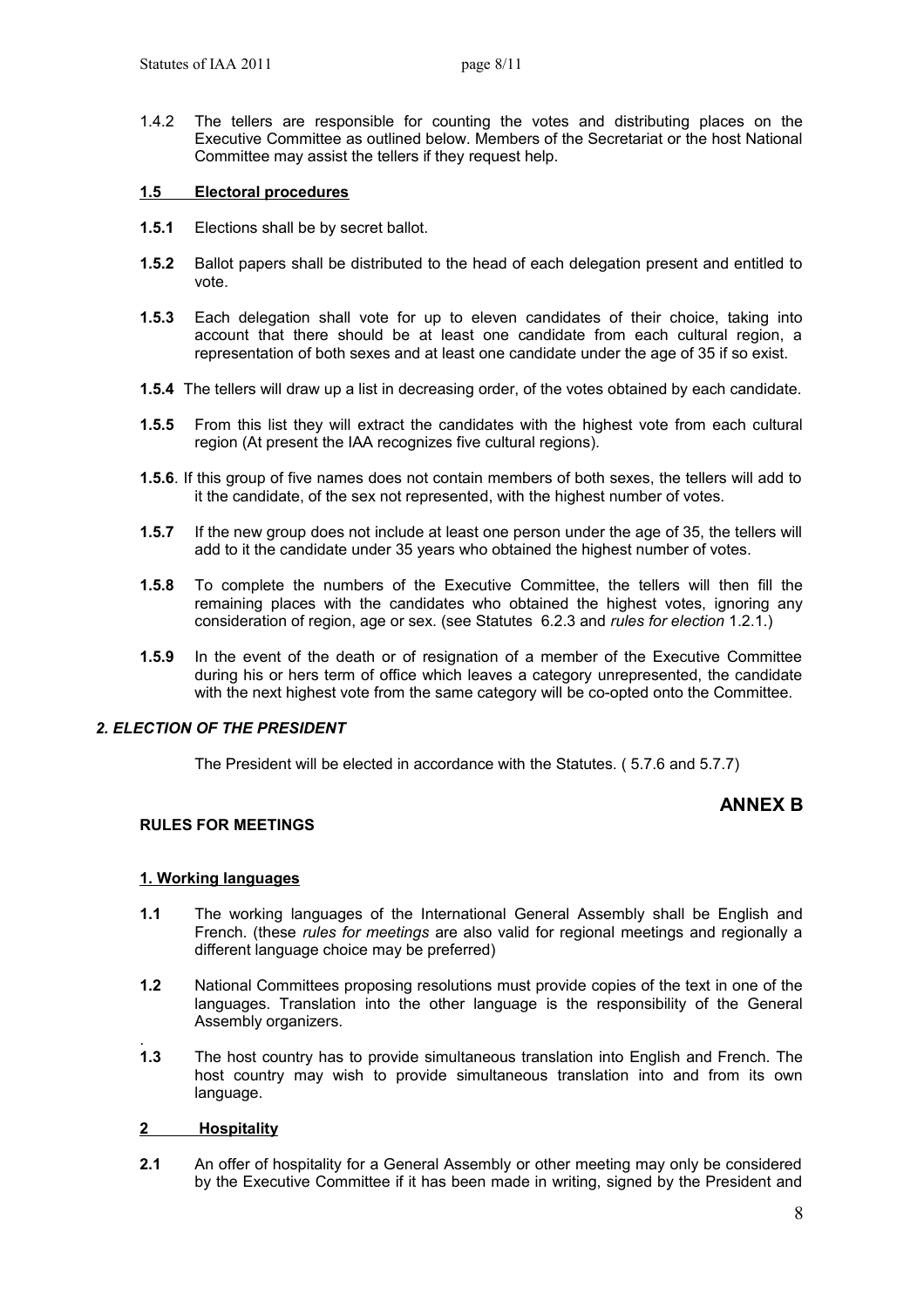the Treasurer of the National Committee whose country's hospitality is being offered. This offer has to be received by the Executive Secretary three months before the opening of the Executive Committee meeting at which it is to be considered. In the case of a country in which the national (State) authorities assume responsibility for such events, the offer must have been counter-signed by a responsible finance official.

- **2.2** All offers of hospitality are received on the understanding that they are open to all accredited and entitled delegations of the Association in accordance with the rules applicable to International Organisations of the United Nations system or affiliated thereto.
- **2.3** The written, signed invitation contains the following sentence:

 "*This invitation is addressed to the International Association of Art as a whole and access to our territory for this meeting is guaranteed to all accredited delegations of member countries of IAA and observers entitled by IAA's regulations to attend*."

 **N.B.** This condition cannot be taken to confer on participants at IAA meetings either diplomatic immunity or exemption from the international rules and agreements governing the granting of visas by one nation to the individual nationals of another nation.

- **2.4** If, during the period between acceptance of a meeting by a vote of the Executive Committee and the opening of the meeting itself, the above condition is countermanded by the host country, the Executive Committee is empowered to transfer the meeting to another country where this condition can be fulfilled.
- **2.5** Any delegation which, of its own accord or as a result of impediments or refusal by its own country's authorities, fails to attend any meeting, shall have no claim of any kind against the Association.

#### **3 Entitlement to attend and vote**

- **3.1** The right to vote is exercised only by National Committees of the Association whose subscriptions to the Association are fully paid up.
- **3.2** Each Delegation representing a National Committee is entitled to only one vote.
- **3.3** The title and prerogatives of "delegate" may only be used by a professional artist practicing one of the disciplines listed in Article I of the Statutes. Each speaker, on addressing the meeting for the first time, shall briefly state his or her connection with the National Committee on whose behalf he or she is speaking.
- **3.4** In case where a National Committee is unable to send an artist-delegate to a meeting, that Association may delegate its vote in writing to a member of "another profession", stating his or her connection with the Association concerned; this delegation-to-vote shall be signed by the President of the National Committee and shall be handed to the Executive Secretary not later than the moment when the participant in question registers for the meeting. The General Assembly has to give its approval at its first session.

#### **4 Delegations**

The Executive Committee shall determine in advance of the General Assembly and in consultation with the host country how many observers each National Committee may send. It shall also establish a list of organisations to be invited as observers.

### **5 Quorum**

A quorum for any General Assembly shall consist of no less than one half of the representatives of the member National Committees which are fully paid up in their annual subscriptions and are either present or represented under the terms of Article 4.7 of the Statutes.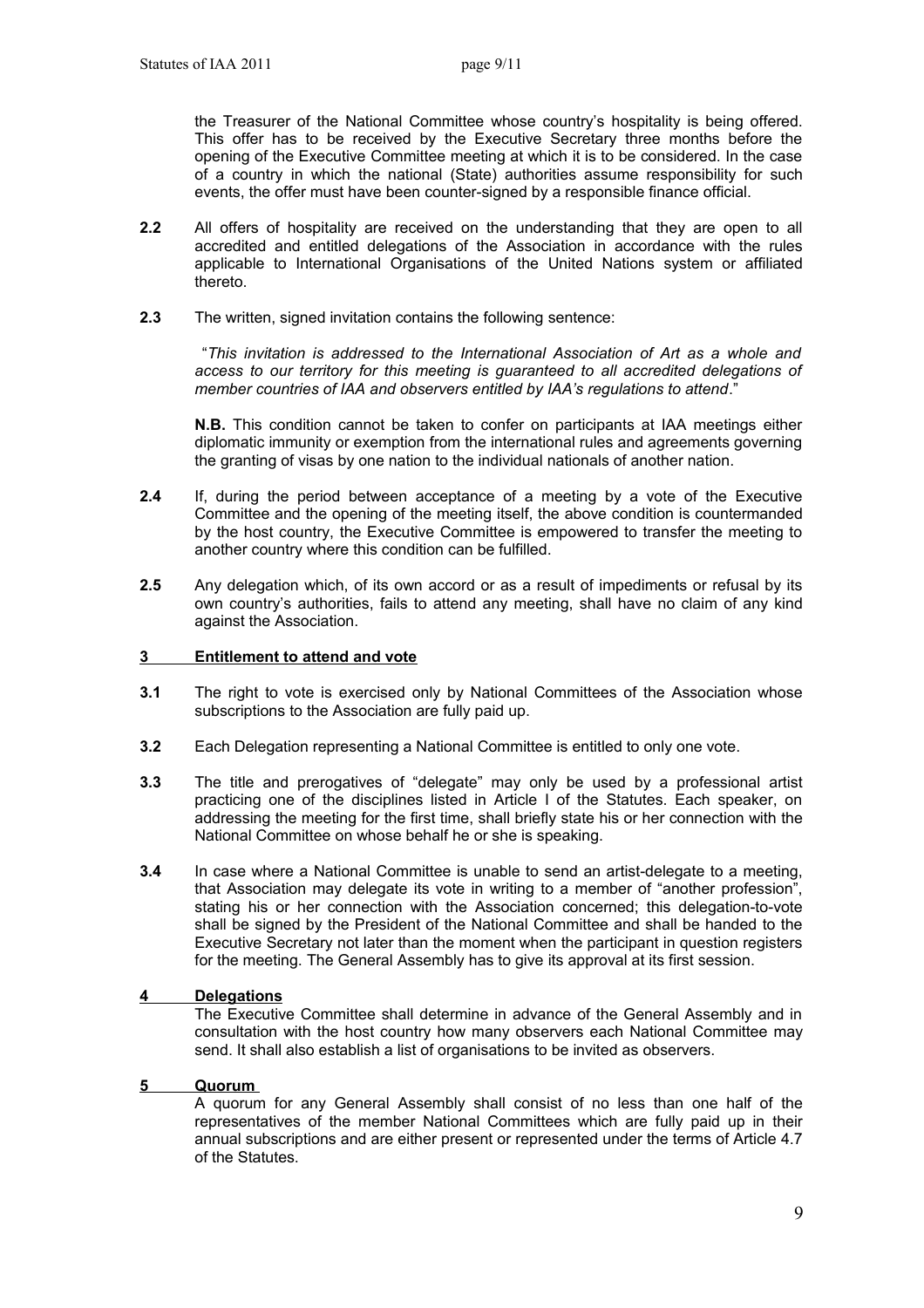### **6 Chairing sessions**

- **6.1** The President of the Association shall take the chair until such time as the Assembly has appointed its chairpersons.
- **6.2** At its first meeting, the Assembly shall approve chairpersons for each session of the meeting from the names submitted by the heads of delegations to the Executive Committee.
- **6.3** The chairperson of a session controls and signs the minutes of the session of the General Assembly she or he is responsible for.

### **7 Agenda**

- **7.1** The full agenda for the meeting, which will include all items specified in Article 5.7 of the Statutes, shall be supplied to all delegates before the meeting begins.
- **7.2** Items for inclusion on the agenda (resolutions, etc.) should be submitted in writing by National Committees to the Secretariat three months before the General Assembly.
- **7.3** Alterations to the order of the agenda may be proposed at the first session of the General Assembly and must have a majority vote to carry the change.
- **7.4** New items for the agenda may only be included if a majority so decides.

#### **8 Resolutions**

- **8.1** The written texts of resolutions which are to be included in the agenda have to be sent to the Executive Secretary three months before the date of the General Assembly. A resolution text can also be given by the heads of delegations at the beginning of the Assembly or be proposed during the General Assembly.
- **8.2** Resolutions must be seconded by two other National Committees before it can be debated.
- **8.3** The Chairperson of the session will call speakers to debate the resolution and may enforce a time limit if it is necessary.
- **8.4** Voting on resolutions, which concern countries or persons, directly or indirectly, shall be by secret ballot.
- **8.5** A resolution, unless otherwise stated, requires a simple majority to be passed.

#### **10 Record of a meeting (General Assembly)**

The General Assembly decides at its first session who will be responsible for recording the minutes. The record of a meeting giving the texts of reports and resolutions and the results of votes and elections should be made available to all National Committees within 3 months after the closing of the General Assembly.

### **11. Executive Committee**

- **11.1** The Executive Committee shall meet once a year if possible and at least twice between ordinary Assemblies. The quorum required for proceeding with a meeting is half the Executive Committee members present. (see point 11.6)
- **11.2** It shall meet in extraordinary session if a quorum of its members so requests.
- **11.3** All meetings of the Executive Committees shall be summoned by the President of the Association or the Vice-President acting in his/her stead.